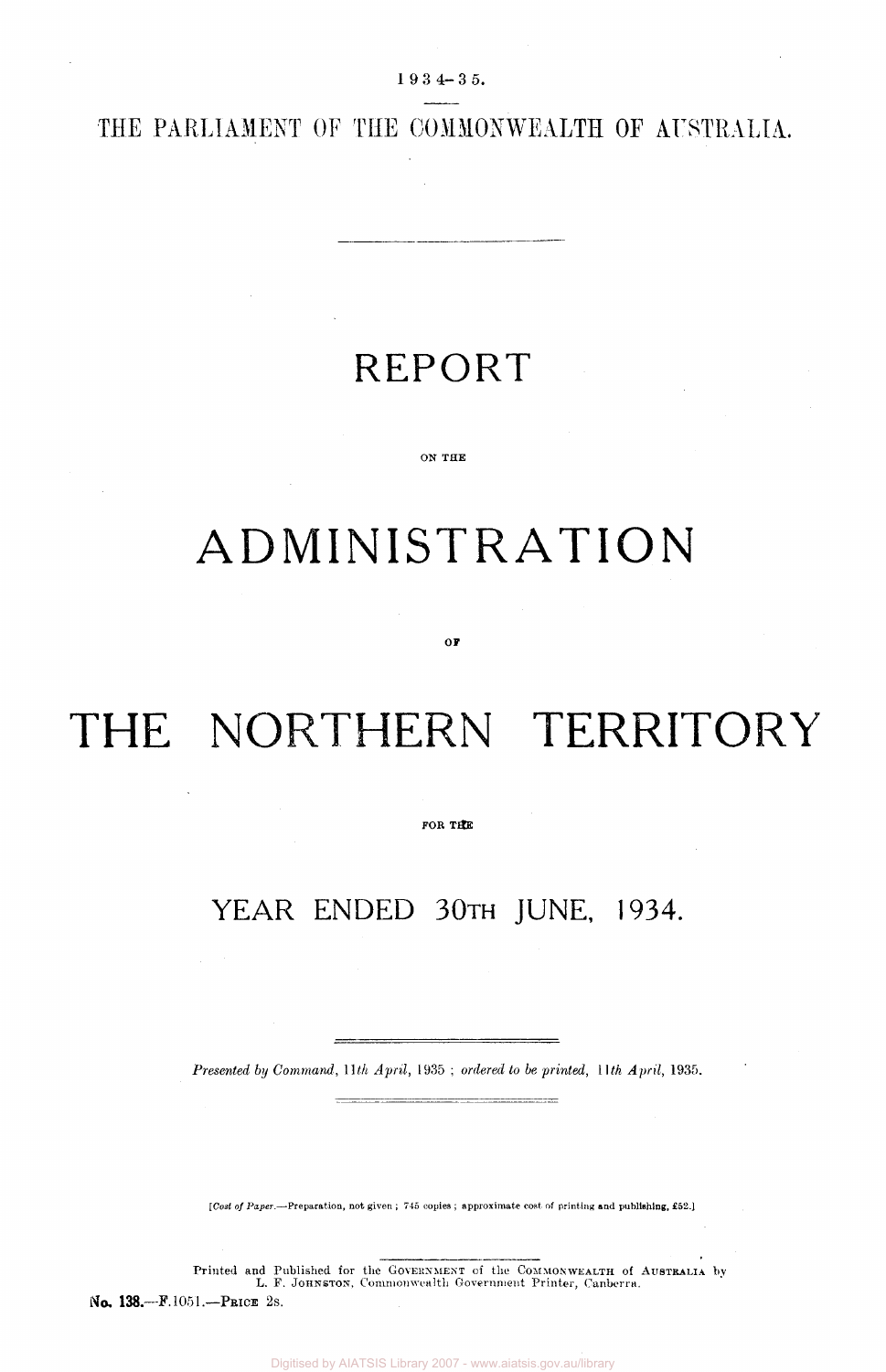### CONTENTS.

|                                                           |                        |                        |                        |                      |                        |                      |                        |                        |                        | PAGE               |
|-----------------------------------------------------------|------------------------|------------------------|------------------------|----------------------|------------------------|----------------------|------------------------|------------------------|------------------------|--------------------|
| Report of Administrator                                   | $\ddot{\phantom{0}}$   | $\ddot{\phantom{0}}$   | ٠.                     | $\ddot{\phantom{0}}$ | $\bullet$ $\bullet$    | $\ddot{\phantom{1}}$ | $\ddot{\phantom{1}}$   | $\ddot{\phantom{0}}$   | $\ddot{\phantom{0}}$   | 5                  |
| Report of Deputy Administrator                            | $\sim$ $\sim$          | $\ddotsc$              | $\ddot{\phantom{0}}$   | $\ddot{\phantom{0}}$ | $\bullet$ $\bullet$    | $\ddot{\phantom{0}}$ | $\ddot{\phantom{0}}$   | $\ddot{\phantom{0}}$   | $\ddot{\phantom{0}}$   | 9                  |
| Aboriginals-                                              |                        |                        |                        |                      |                        |                      |                        |                        |                        |                    |
| Legislation<br>$\ddot{\phantom{a}}$                       | $\sim$ $\sim$          | $\ddot{\phantom{1}}$ . | $\ddot{\phantom{1}}$ . | $\ddot{\phantom{1}}$ | $\ddot{\phantom{1}}$   | $\ddot{\phantom{1}}$ | $\ddot{\phantom{0}}$   | . .                    | $\ddot{\phantom{0}}$   | 11                 |
| Employment of Aboriginals                                 | $\ddot{\phantom{a}}$   | $\ddot{\phantom{0}}$   | $\ddot{\phantom{1}}$ . | $\ddot{\phantom{0}}$ | $\ddot{\phantom{1}}$ . | . .                  | $\ddotsc$              | $\ddot{\phantom{0}}$   | $\ddotsc$              | 11                 |
| Half-caste Policy<br>$\sim$ $\sim$                        | $\sim$ $\sim$          | $\sim$ $\sim$          | $\ddot{\phantom{1}}$ . | $\ddot{\phantom{1}}$ | $\bullet$ $\bullet$    | $\ddot{\phantom{0}}$ | $\ddot{\phantom{1}}$ . | $\bullet$              | $\ddot{\phantom{1}}$   | 11                 |
| Employment of Half-castes                                 | $\sim$ $\sim$          | $\ddot{\phantom{0}}$   | $\ddotsc$              | $\ddot{\phantom{0}}$ | $\ddot{\phantom{1}}$ . | $\ddot{\phantom{0}}$ | $\ddot{\phantom{1}}$   | $\bullet$              | $\ddot{\phantom{1}}$   | 12                 |
| Kahlin Compound<br>$\ddotsc$                              | $\ddot{\phantom{a}}$ . | $\sim$ $\sim$          | $\ddotsc$              | $\bullet$ .          | $\cdot$ .              | $\ddot{\phantom{0}}$ | . .                    | $\ddot{\phantom{0}}$   | $\ddotsc$              | 12                 |
| Half-caste Home, Darwin                                   | $\ddot{\phantom{a}}$   | $\ddot{\phantom{0}}$   | $\sim$ $\alpha$        | $\ddot{\phantom{0}}$ | $\ddot{\phantom{1}}$   | . .                  | $\ddot{\phantom{1}}$   | $\ddot{\phantom{0}}$   | $\ddot{\phantom{0}}$   | 13                 |
| Half-caste Home, Alice Springs                            |                        | . .                    | $\ddot{\phantom{0}}$   | $\cdot$ .            | . .                    | $\ddot{\phantom{0}}$ | $\ddot{\phantom{0}}$   | $\cdot$ .              | . .                    | 14                 |
| Offences by Aboriginals                                   | $\ddotsc$              | $\sim$ $\sim$          | $\sim$                 | $\bullet$ $\bullet$  | $\ddot{\phantom{0}}$   | . .                  | $\ddot{\phantom{1}}$   | $\ddot{\phantom{0}}$   | $\sim$                 | 14                 |
| Aboriginal Census<br>$\ddot{\phantom{a}}$ .               | $\ddot{\phantom{1}}$ . | $\ddot{\phantom{0}}$ . | $\ddot{\phantom{1}}$ . | $\ddot{\phantom{0}}$ | $\ddotsc$              | $\ddot{\phantom{0}}$ | $\ddot{\phantom{0}}$   | . .                    | $\cdot$ .              | 15                 |
| Botanic Gardens<br>$\ddot{\phantom{a}}$                   | $\ddot{\phantom{0}}$   | $\ddot{\phantom{1}}$   | $\ddot{\phantom{1}}$   | $\ddot{\phantom{0}}$ | $\ddot{\phantom{0}}$   | $\ddot{\phantom{1}}$ | . .                    | . .                    | $\sim$ $\sim$          | 15                 |
| Agriculture-                                              |                        |                        |                        |                      |                        |                      |                        |                        |                        |                    |
| Peanuts<br>$\ddot{\phantom{a}}$<br>$\ddot{\phantom{a}}$   | $\ddotsc$              | $\ddot{\phantom{0}}$   | $\ddot{\phantom{0}}$   | $\ddot{\phantom{0}}$ | $\ddot{\phantom{0}}$   | $\ddot{\phantom{0}}$ | . .                    | $\ddot{\phantom{0}}$   | $\ddot{\phantom{0}}$   | 16                 |
| Cotton<br>$\ddotsc$<br>$\ddot{\phantom{1}}$               | $\ddotsc$              | $\ddot{\phantom{0}}$   | $\ddot{\phantom{1}}$   | $\ddot{\phantom{0}}$ | $\ddot{\phantom{1}}$   | $\ddot{\phantom{0}}$ | $\ddot{\phantom{a}}$ . | $\ddot{\phantom{0}}$   | $\ddot{\phantom{a}}$ . | 16                 |
| Rainfall<br>$\ddot{\phantom{a}}$<br>$\ddot{\phantom{1}}$  | $\ddot{\phantom{1}}$   | $\ddot{\phantom{0}}$   | $\ddot{\phantom{0}}$   | $\ddotsc$            | . .                    | $\ddot{\phantom{0}}$ | . .                    | $\ddot{\phantom{1}}$   | $\ddot{\phantom{0}}$   | 17                 |
| Clerk of Courts-                                          |                        |                        |                        |                      |                        |                      |                        |                        |                        |                    |
| Darwin<br>$\ddotsc$<br>$\ddot{\phantom{1}}$               | $\ddot{\phantom{0}}$   | $\sim$ $\sim$          | $\ddot{\phantom{0}}$   | $\ddot{\phantom{0}}$ | $\ddot{\phantom{0}}$   | $\ddot{\phantom{0}}$ | $\ddot{\phantom{1}}$   | $\ddot{\phantom{0}}$   | $\ddot{\phantom{0}}$   | 17                 |
| Alice Springs<br>$\ddot{\phantom{0}}$                     | $\ddot{\phantom{1}}$   | $\ddot{\phantom{1}}$   | $\ddot{\phantom{a}}$   | $\ddot{\phantom{0}}$ | $\ddot{\phantom{0}}$   | $\ddot{\phantom{0}}$ | $\ddot{\phantom{0}}$   | $\ddot{\phantom{0}}$   | $\ddot{\phantom{a}}$   | 17                 |
| Education-                                                |                        |                        |                        |                      |                        |                      |                        |                        |                        |                    |
| Schools and Attendances                                   |                        |                        |                        |                      |                        |                      |                        |                        |                        | 18                 |
| Correspondence School                                     | $\ddot{\phantom{1}}$   | $\ddot{\phantom{0}}$   | $\ddot{\phantom{0}}$   | $\ddot{\phantom{0}}$ | $\ddot{\phantom{0}}$   | . .                  | $\ddot{\phantom{0}}$   | $\ddot{\phantom{1}}$ . | $\ddot{\phantom{0}}$   | 18                 |
| Scholarships                                              | $\ddot{\phantom{0}}$   | $\ddot{\phantom{0}}$   | $\sim$                 | $\ddot{\phantom{0}}$ | $\ddot{\phantom{0}}$   | $\cdot$ $\cdot$      | $\ddot{\phantom{0}}$   | $\ddot{\phantom{0}}$   | $\ddot{\phantom{0}}$   | 18                 |
| $\ddot{\phantom{0}}$<br>Fisheries-                        | $\ddot{\phantom{0}}$   | $\ddot{\phantom{0}}$   | Ω.                     | $\ddot{\phantom{1}}$ | $\ddot{\phantom{1}}$   | $\ddot{\phantom{0}}$ | $\ddot{\phantom{0}}$   | $\ddot{\phantom{0}}$ . | $\ddot{\phantom{0}}$   |                    |
|                                                           |                        |                        |                        |                      |                        |                      |                        |                        |                        |                    |
| Pearl Fishing<br>$\ddot{\phantom{0}}$                     | . .                    | . .                    | $\ddot{\phantom{0}}$   | $\ddot{\phantom{0}}$ | $\ddot{\phantom{0}}$   | $\ddot{\phantom{0}}$ | $\ddot{\phantom{0}}$   | $\ddot{\phantom{0}}$   | $\ddotsc$              | 19                 |
| Salt Production<br>$\ddot{\phantom{0}}$                   | $\ddot{\phantom{0}}$   | $\sim$ $\sim$          | $\bullet$ $\bullet$    | $\ddot{\phantom{1}}$ | $\ddot{\phantom{0}}$   | $\bullet$ $\bullet$  | . .                    | $\ddot{\phantom{1}}$   | $\ddot{\phantom{0}}$   | 20                 |
| Fishing<br>$\ddot{\phantom{a}}$ .<br>$\ddot{\phantom{0}}$ | $\ddot{\phantom{0}}$   | $\ddot{\phantom{1}}$ . | $\sim$ $\sim$          | $\ddot{\phantom{1}}$ | $\ddotsc$              | $\ddot{\phantom{0}}$ | $\ddot{\phantom{0}}$   | $\ddot{\phantom{1}}$   | $\ddot{\phantom{0}}$   | 20                 |
| Overseas Exports<br>$\ddot{\phantom{0}}$                  | $\ddot{\phantom{0}}$   | $\ddot{\phantom{0}}$   | $\ddot{\phantom{0}}$   | $\ddot{\phantom{0}}$ | $\ddot{\phantom{0}}$   | $\ddot{\phantom{0}}$ | $\ddot{\phantom{1}}$   | $\ddot{\phantom{0}}$   | $\ddot{\phantom{0}}$   | 21                 |
| Lands and Survey-                                         |                        |                        |                        |                      |                        |                      |                        |                        |                        |                    |
| Surveys and Drafting                                      | $\bullet$ $\bullet$    | $\ddotsc$              | . .                    | . .                  | . .                    | $\ddot{\phantom{0}}$ | . .                    | $\ddotsc$              |                        | $\therefore$ 21-23 |
| Medical Service-                                          |                        |                        |                        |                      |                        |                      |                        |                        |                        |                    |
| Darwin Hospital<br>$\ddot{\phantom{a}}$                   | $\ddot{\phantom{1}}$   | . .                    | $\ddot{\phantom{0}}$   | $\ddot{\phantom{1}}$ | $\ddot{\phantom{1}}$ . | $\ddot{\phantom{0}}$ | $\ddot{\phantom{1}}$   | $\ddot{\phantom{1}}$ . | $\ddotsc$              | 26                 |
| Leper Hospital<br>$\ddot{\phantom{a}}$                    | $\ddot{\phantom{0}}$   | $\ddot{\phantom{0}}$ . | $\ddot{\phantom{a}}$ . | $\ddot{\phantom{1}}$ | $\ddot{\phantom{0}}$   | $\sim$ $\sim$        | $\ddot{\phantom{a}}$ . | $\epsilon$ .           | $\epsilon$ .           | 27                 |
| Kahlin Beach Aboriginal Hospital                          |                        | $\ddot{\phantom{a}}$   | $\ddot{\phantom{0}}$   | $\ddot{\phantom{0}}$ | $\ddot{\phantom{0}}$   | $\ddot{\phantom{0}}$ | $\ddot{\phantom{0}}$   | $\ddot{\phantom{a}}$ . | $\sim$ $\sim$          | 28                 |
| Katherine Hospital                                        | $\ddot{\phantom{0}}$   | $\sim$                 | $\ddot{\phantom{0}}$   | $\ddotsc$            | $\ddot{\phantom{1}}$   | $\ddot{\phantom{0}}$ |                        | $\ddot{\phantom{1}}$   | $\sim$ $\sim$          | 29                 |
| Laboratory<br>$\ddot{\phantom{a}}$                        | $\ddot{\phantom{0}}$   | $\ddot{\phantom{a}}$   | $\ddot{\phantom{1}}$   | $\ddot{\phantom{0}}$ | $\ddot{\phantom{0}}$   | $\ddot{\phantom{0}}$ | $\ddot{\phantom{0}}$   | $\ddot{\phantom{0}}$   | $\sim$ .               | 30                 |
| Alice Springs District                                    | $\ddot{\phantom{0}}$   | $\ddot{\phantom{0}}$   | $\epsilon$ .           | $\epsilon$ .         | $\ddot{\phantom{0}}$   | $\ddot{\phantom{0}}$ | $\epsilon$ .           | $\ddot{\phantom{0}}$   | $\sim$                 | 30                 |
| Meat Inspection<br>$\ddot{\phantom{a}}$ .                 | $\ddot{\phantom{1}}$   | $\ddot{\phantom{0}}$   | $\ddot{\phantom{0}}$   | $\ddotsc$            | $\ddotsc$              | $\ddotsc$            | $\ddotsc$              | $\ddot{\phantom{0}}$   | $\sim$ $\sim$          | 32                 |
| Medical Benefit Fund                                      | $\ddot{\phantom{0}}$   | $\ddot{\phantom{0}}$   | $\ddot{\phantom{0}}$   | $\ddot{\phantom{0}}$ | . .                    | $\ddot{\phantom{0}}$ | $\ddotsc$              | $\ddot{\phantom{0}}$   | $\sim$ $\sim$          | 32                 |
| Population<br>$\ddot{\phantom{0}}$                        |                        | ٠.                     | $\ddot{\phantom{0}}$   | . .                  | . .                    | $\cdot$ .            | . .                    | . .                    | $\ddot{\phantom{a}}$ . | 33                 |
| Mines-                                                    |                        |                        |                        |                      |                        |                      |                        |                        |                        |                    |
| Gold-                                                     |                        |                        |                        |                      |                        |                      |                        |                        |                        |                    |
| Tennant Creek                                             |                        | $\ddot{\phantom{1}}$   | . .                    | . .                  |                        |                      | . .                    | . .                    | $\therefore$ 35, 42    |                    |
| Granites<br>$\ddot{\phantom{1}}$                          |                        |                        | $\ddot{\phantom{0}}$   | $\ddot{\phantom{0}}$ |                        | $\ddot{\phantom{1}}$ | $\ddot{\phantom{0}}$   | $\ddot{\phantom{0}}$   | $\ddot{\phantom{a}}$   | 37                 |
| Pine Creek<br>$\ddot{\phantom{0}}$                        | . .                    | . .                    | $\ddot{\phantom{0}}$   | $\ddot{\phantom{0}}$ | . .                    | $\ddot{\phantom{0}}$ | . .                    | $\ddot{\phantom{a}}$   | $\ddot{\phantom{a}}$   | 37                 |
| Tin<br>$\ddot{\phantom{0}}$<br>. .                        | . .                    |                        | $\ddot{\phantom{0}}$   | $\ddot{\phantom{0}}$ | . .                    | . .                  | . .                    | . .                    | $\ddot{\phantom{0}}$   | 39                 |
| Tantalite<br>$\ddot{\phantom{a}}$<br>. .                  | . .                    | . .                    | $\ddot{\phantom{0}}$   | $\ddot{\phantom{0}}$ | . .                    | . .                  | . .                    | $\ddot{\phantom{0}}$   | $\ddot{\phantom{0}}$   | 39                 |
| Mica<br>. .<br>. .                                        | . .                    |                        | . .                    | $\ddot{\phantom{0}}$ | ٠.                     | $\ddot{\phantom{0}}$ | . .                    | $\ddot{\phantom{a}}$   | $\ddot{\phantom{0}}$   | 39                 |
| Wolfram<br>$\ddot{\phantom{a}}$<br>. .                    | . .                    | $\ddot{\phantom{a}}$   | $\ddot{\phantom{0}}$   | . .                  | . .                    | . .                  | . .                    | $\ddot{\phantom{0}}$   | $\ddot{\phantom{0}}$   | 40                 |
| Assistance to Miners                                      | $\ddot{\phantom{a}}$   | . .                    | $\ddot{\phantom{0}}$   | . .                  | $\ddot{\phantom{0}}$   | . .                  | . .                    | $\ddot{\phantom{0}}$   | $\ddot{\phantom{a}}$   | 40                 |
| Assay Work<br>$\ddot{\phantom{0}}$                        | . .                    | . .                    | $\ddot{\phantom{0}}$   |                      | . .                    | $\ddot{\phantom{0}}$ | . .                    | . .                    | $\ldots$ 40, 44        |                    |
| Police-                                                   |                        |                        |                        |                      |                        |                      |                        |                        |                        |                    |
| Return of Offences<br>$\ddotsc$                           | $\ddot{\phantom{0}}$   | ٠.                     | $\ddot{\phantom{0}}$   | $\ddot{\phantom{1}}$ | $\ddot{\phantom{0}}$   | $\ddot{\phantom{0}}$ |                        |                        | $\ddot{\phantom{0}}$   | 46                 |
| Public Trustee<br>$\ddot{\phantom{1}}$                    | $\ddot{\phantom{0}}$   | . .                    | $\ddot{\phantom{0}}$   | $\ddot{\phantom{1}}$ | . .                    | ٠.                   |                        | . .                    | $\ddot{\phantom{1}}$   | 47                 |
| Registrar-General, Births, Marriages and Deaths           |                        |                        | $\ddot{\phantom{0}}$   | $\ddot{\phantom{0}}$ | $\ddot{\phantom{0}}$   | . .                  | . .                    | . .                    | $\ddot{\phantom{0}}$   | 47                 |
| Shipping<br>$\ddot{\phantom{0}}$<br>$\ddot{\phantom{0}}$  | . .                    | $\ddot{\phantom{1}}$   | $\ddot{\phantom{1}}$   | . .                  | $\ddot{\phantom{0}}$   | . .                  | . .                    | . .                    | $\ddot{\phantom{0}}$   | 47                 |
| <b>Stock and Brands</b><br>$\ddot{\phantom{a}}$ .         | $\ddot{\phantom{a}}$   | $\bullet$ $\bullet$    | $\bullet$ $\bullet$    | $\ddot{\phantom{0}}$ | ۰.                     | $\ddot{\phantom{0}}$ | $\ddot{\phantom{0}}$   | $\ddot{\phantom{1}}$   | $\ddot{\phantom{0}}$   | $\pmb{47}$         |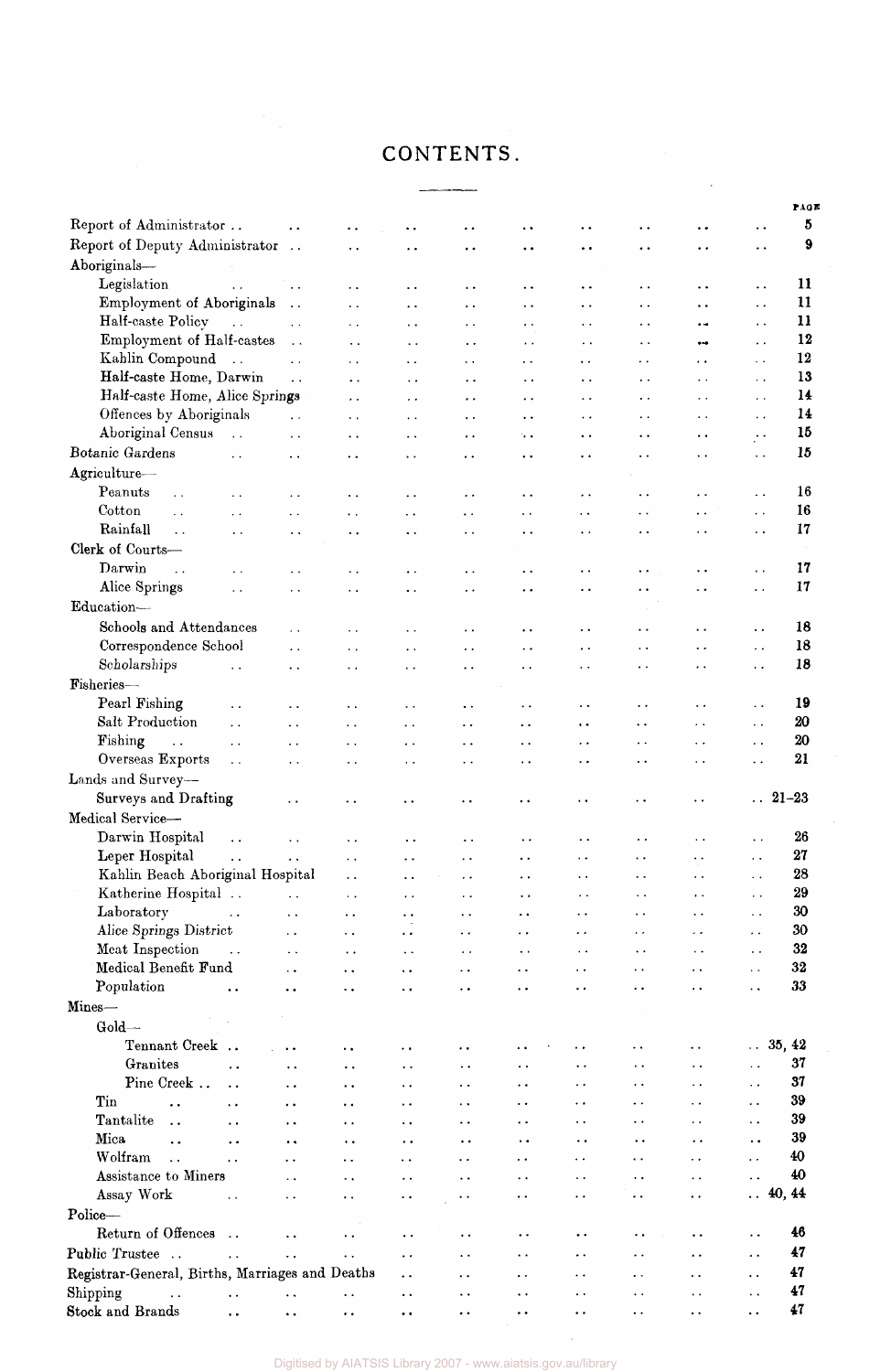In view of the limited amount again voted by Parliament under the above heading, and having regard to the fact that the Ministerial direction of August, 1931, regarding the restriction of advances, has not since been rescinded, the Board decided to continue the policy as enumerated in my reports for 1932 and 1933.

A limited number of new applications for assistance was received, but, as the Board was of the opinion that the applicants were not in a position to comply with the provisions of the Encouragement of Primary Production Ordinance relating to the possession of capital to the amount of one-third of the advance to be granted, not any of the applications was approved.

Considerable progress has again been effected in the " clearing up " of the unsatisfactory advances made by previous Boards, whilst the further increase in the number of individual payments made may be regarded as proof of the soundness of the methods governing the recovery of outstanding moneys.

As the peanut crop harvested in 1933 was the first wholly handled by local commercial and commission agents, following on the Minister's decision of September, 1932, that the Northern Territory Administration discontinue the marketing of settlers' produce, I desire to mention that the change over has proved satisfactory to all concerned. All nuts forwarded to the southern markets were disposed of by November, 1933, and cash returns made to growers by the end of the year.

Ordinance No. 1 of 1934 to amend the Encouragement of Primary Production Ordinance 1931 was duly promulgated on the 11th January, 1934. As the several amendments submitted by the Board from time to time have all been embodied in the amending Ordinance, the Board's powers have been considerably strengthened in the desired directions.

During the third week in May, the Chairman of the Board accompanied by the Secretary, visited the Katherine River and completed an inspection of the peanut farms in the district. A similar visit was made to the Daly River during the first week in June. As a result of these inspections, it can be definitely stated, that the policy adopted by the existing Board, in its endeavour to place the peanut industry on a proper basis, has been fully vindicated. The men who are now on the blocks are of the right type, and, with normal seasons and a reasonable market price for peanuts, their eventual success should be assured.

A considerable amount of information obtained on both trips, which has already formed the subject matter of two communications to the Department of the Interior, should prove to be of assistance to the Board for future guidance.

In view of the improved condition of national affairs, and in order to be in a position to make advances to suitable applicants from that part of the Territory formerly known as Central Australia, the Board has recommended that an amount of £2,000 be placed on the Estimates for the next financial year, under the item Encouragement of Primary Production.

The total receipts during the financial year under review were £2,005 5s. 7d. consisting of £l,143 14s. 9d. repayment of principal; £722 19s. 7d. payment of interest charges ; £124 9s. recovery of amounts previously written off and £14 2s. 3d. sales of implements and material.

The total disbursements during the same period were £3 8s.

Excess of receipts over expenditure therefore amounted to £2,001 17s. 7d.

#### COURTS.

Three Supreme Court sittings were held in Darwin under His Honour Judge Wells, there being 24 trials in the Criminal Jurisdiction.

Actions in the Local Court at Darwin numbered 119, whilst in the Police Court there were 334 cases.

The business in both the Local Court and the Court of Summary Jurisdiction at Alice Springs increased considerably during the year, cases also being heard at Barrow Creek and Tennant Creek.

#### ABORIGINALS.

The medical and material welfare of the aboriginal is still safeguarded by the co-ordination of the Medical and Aboriginal sections of the Medical Service with the Territory Medical Officers, who are also Protectors of Aboriginals.

Further protective measures for the aboriginal and the half-caste were taken during the year with much success.

Trade at the Canteen in the Kahlin Compound has increased considerably and an extension of the premises is being considered.

The Laundry run by the half-caste girls is very successful, the profits £221 being shared by the laundresses.

Digitised by AIATSIS Library 2007 - www.aiatsis.gov.au/library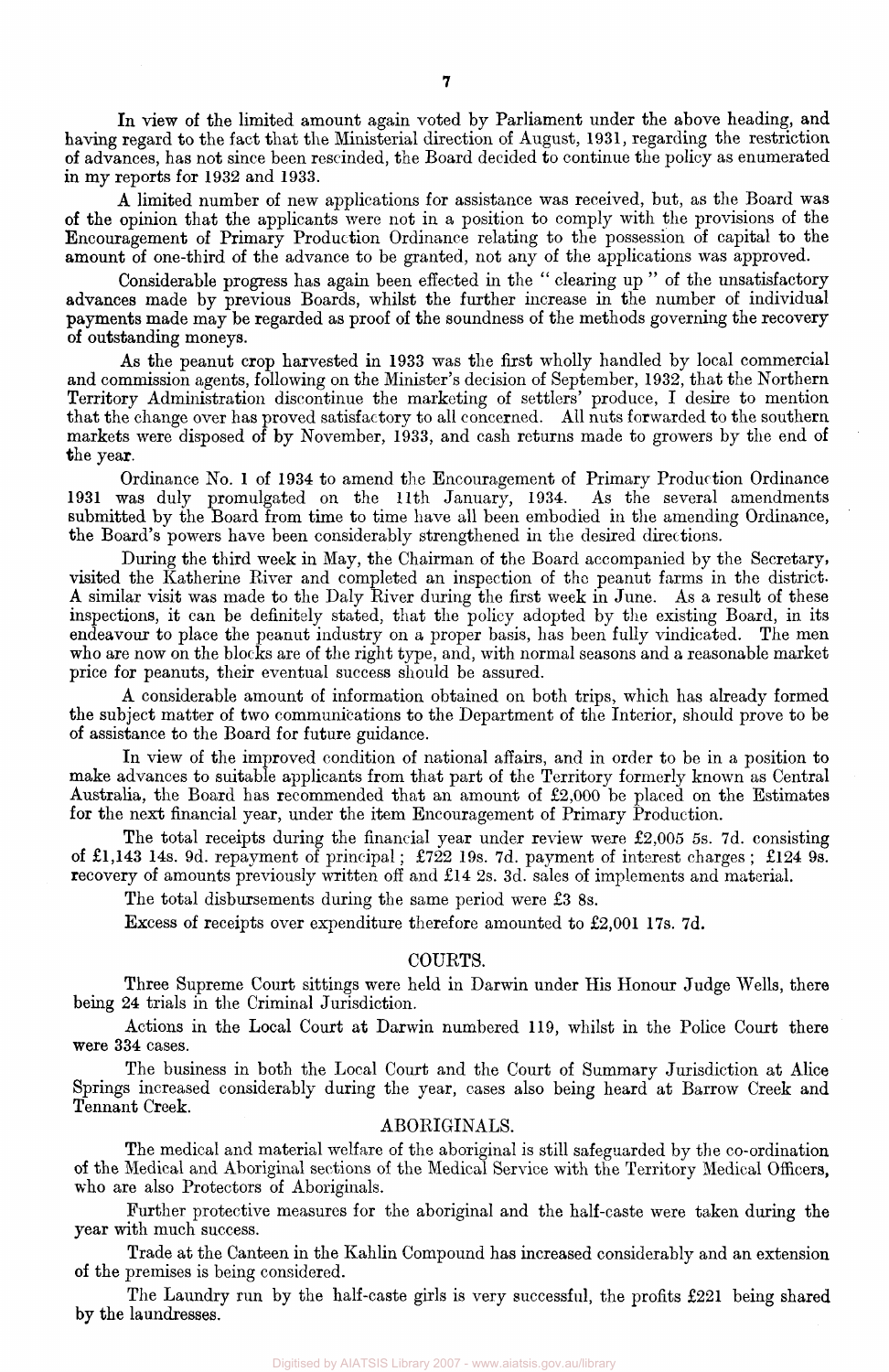The aboriginals have sunk a well on the new site for the aboriginal camp at Alice Springs and are very contented. A medical hut has been erected and an attendant placed in charge under the supervision of Dr. McCann, who besides being the Medical Officer is also the Deputy Chief Protector of Aboriginals.

No complaints respecting the ill-treatment of aboriginals were received during the year.

#### LANDS.

As a matter of Government policy, no pastoral leases were granted during the year, pending the finalization of the reports of inspection by the Leases Investigation Committee.

The revenue collected for the year amounted to £24,403 lls. 7d., the rents in arrear being £12,342 l1s. l1d.

#### PUBLIC SERVICE.

The members of the Service, I must again thank for their loyalty and co-operation and their willingness at all times to complete the tasks on hand especially when no over-time allowances are made and notwithstanding the criticism levelled at them almost unceasingly. The Public Service must expect to be critisized, criticism of a constructive nature always being welcome.

One officer of the Service was mentioned in the last lists of the King's Birthday Honours, Sister Constance Stone, R.R.C. being presented with the Insignia and Grant of Dignity of a Member of the Civil Division of the Most Excellent Order of the British Empire. All members of the Service and in fact all the residents of the Territory, who know her, are proud of her distinction and congratulate Sister Stone, M.B.E., R.R.C.

#### I have the honour to be,

#### Sir,

Your obedient servant,

R. H. WEDDELL, Lt.-Col.,

Administrator.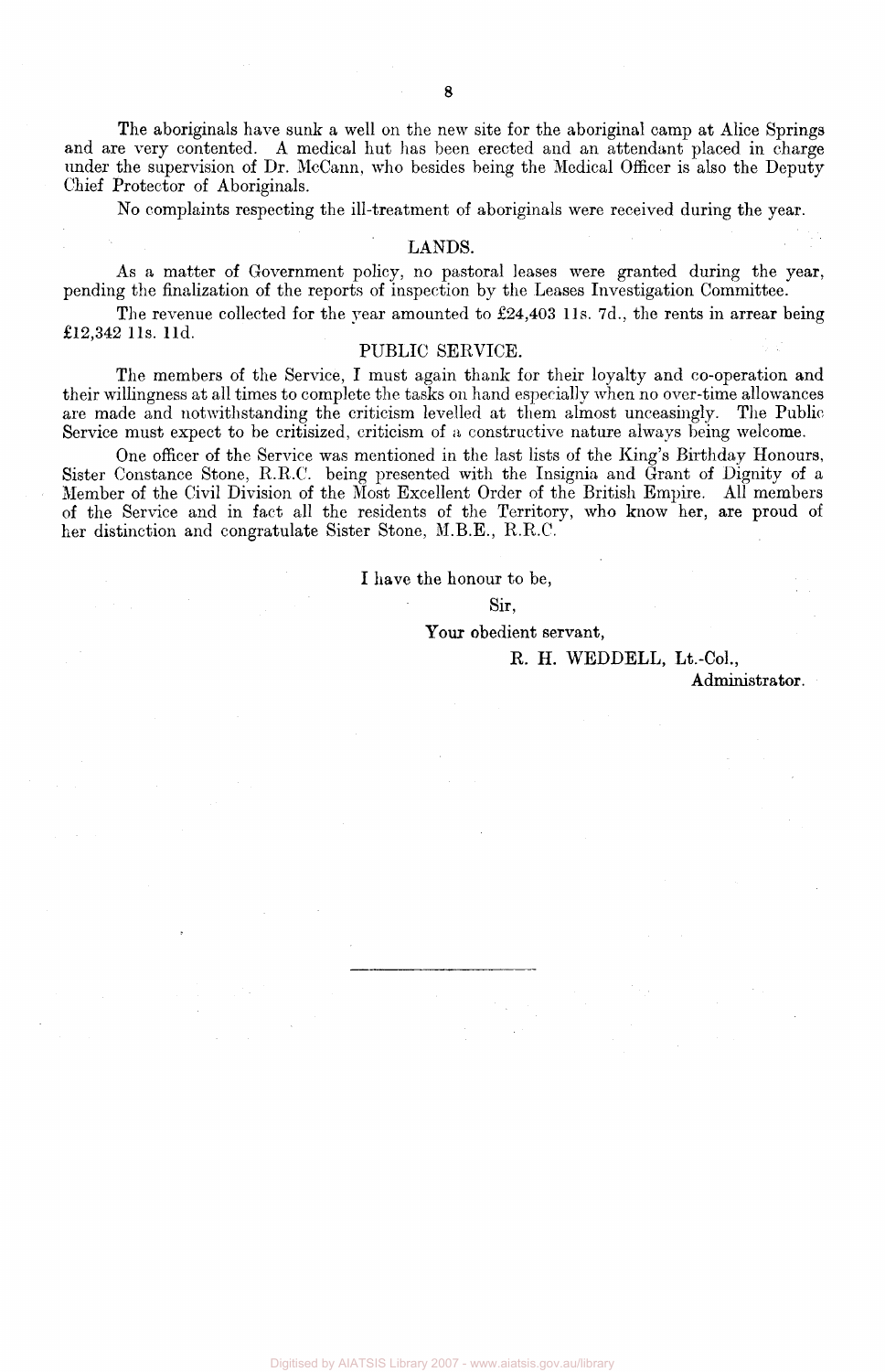#### REPORT OF DEPUTY ADMINISTRATOR, ALICE SPRINGS.

The year under review has been a very interesting one, and one which might well be the commencement of a new era for this part of the Commonwealth. With the greatly enhanced world value of gold and the favorable exchange rates, increasing interest is being shown in the search for gold and it is to this activity that we look for any rapid development of the Territory.

I mentioned in my last Annual Report that interest at that time was centered on Tennant Creek. During the year 1933-34, interest has increased until now there are some 300 persons on the field.

This of course increases business generally and encourages others to come into the Territory of which comparatively little is known by most of the population of the various States.

The tourist traffic has not materially increased and no special trains for tourist parties were run. This may possibly be due to the depression which is still very evident, but with publicity and special catering the traffic could be encouraged. The local business people are interested in the subject and a movement is at present afoot for the formation of a Tourist Bureau here, and for advertising through the Tourist Bureaux of the various States. The advantages of the winter climate are being recognized and a certain number of people come here for health reasons. Unfortunately these are largely tubercular subjects and, as there are no facilities or suitable accommodation available here for such persons, efforts are being made to discourage the influx.

An item which may mean much in the future development of the Territory is the fifteen ton capacity, Diesel driven, road transport unit, which is at present being tested in the Territory. The unit has been designed by the Oversea Mechanical Transport Council. It is on a six months test—being run commercially under normal conditions—and if proved satisfactory and placed in permanent operation here would result in large savings on freight and consequently reduced costs.

#### ABORIGINALS.

During the visit of the Secretary of the Department of the Interior in July, 1933, a new site was chosen for the aboriginal camp and the natives were transferred there. The site has been proclaimed a camping area with the result that the natives are safeguarded against molestation. The aboriginals themselves sank a well and are very contented at this place. A medical hut has been erected and an attendant placed in charge of it under the supervision of the Medical Officer.

The Finke River Mission at Hermannsberg has continued to operate. One of the chief disabilities of this Mission has been the lack of an adequate water supply. During the year funds were raised with the object of laying a pipeline from Koprilya Springs to the Mission Station. The funds, however, were insufficient and the work has not yet been put in hand.

The Aboriginals' Friends' Association has continued its work amongst the aboriginals through its representative— Mr. Kramer.

The number of inmates of the Half-caste Institution has increased, but as protectors are bringing in all the half-caste children of whom they have knowledge the increase should be less in future years. The increased numbers have necessitated additional staffs and, although the accommodation has not reached its capacity limit, increased facilities are necessary.

During the year it was unfortunately necessary to dispense with the services of the Superintendent. Pending the appointment of another Superintendent a married Police Officer was placed in charge of the Institution.

Education has been continued on former lines, but little technical training has been given.

The Deputy Chief Protector has reported in detail on aboriginal matters.

#### COURTS.

The business in both the Local Court and the Court of Summary Jurisdiction at Alice Springs increased considerably during the year. Cases were also heard at Barrow Creek and Tennant Creek.

Owing to the advent of legal practitioners and to the increased business, it was arranged for the Local Court to sit at more frequent intervals and for the office of the Court to be open daily.

Two legal practitioners are now permanently in practice here.

#### GAOL.

The need for improved gaol accommodation at Alice Springs is becoming more urgent as the population increases. Neither the location nor the present buildings are suitable. During the year two cells were erected at the Police Station.

#### EDUCATION.

The only Public School which is maintained in this portion of the Territory is at Alice Springs where the enrolment has reached 58. The increased number of pupils necessitated the services of an additional teacher who was obtained on loan from the South Australian Education Department.

The school which was opened by the authorities of the Roman Catholic Church during the year 1932-33, ceased to function during this year.

A number of children who are unable to attend the Alice Springs school receive tuition from the South Australian Correspondence School at the expense of this Administration.

If, as is expected, the Tennant Creek gold-field continues to increase, consideration will shortly have to be given to the establishment of a school there.

The parents committee in connexion with the Alice Springs school has continued to function and is an advantage to the school and an assistance to the teacher.

#### HEALTH.

The usual good health of the community was somewhat marred during the year by several infectious outbreaks of influenza, diphtheria and sore eyes. The Medical Officer has reported in regard to these. The climate is very healthy and with the exception of these outbreaks, which are more or less imported, there is little in the way of ill-health amongst the people. Aged people who have resided in this portion of the Territory for many years compare favorably in general health and strength with those of similar age who live in the southern portion of the Commonwealth.

Since the completion of the railway, Alice Springs has been subject to frequent outbreaks of influenza, and other infectious diseases which have been introduced from South Australia and, although there is provision to prevent persons suffering from such diseases travelling on the railway, it is very difficult to enforce the provisions particularly as, on such a long journey, the disease might only become manifest after the journey has been partly completed.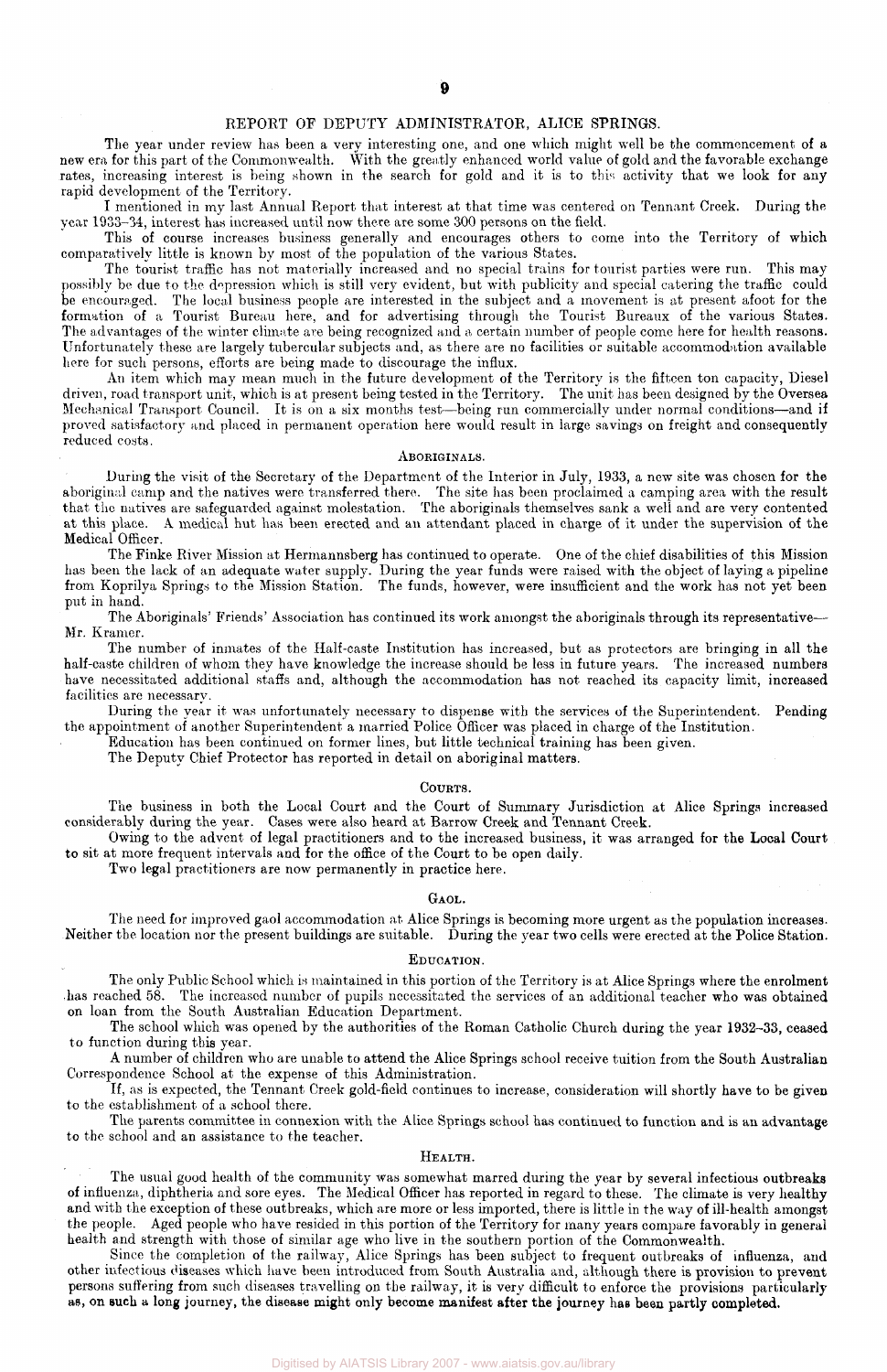#### STAFF.

Owing to the increase of business a clerical assistant was appointed during the year. The staff generally have carried out their duties in a very efficient manner and with the co-operation which is so necessary to enable business to be transacted satisfactorily.

I was afforded the opportunity to visit Darwin with the Secretary of the Department of the Interior during the year and was able to discuss many matters with the Administrator and the heads of the various branches. It is felt that this has resulted in better understanding and co-operation.

#### V. G. CARRINGTON,

Deputy Administrator.

#### REPORT OF THE CHIEF PROTECTOR OF ABORIGINALS.

*Legislation.*—Amendments to the Ordinance and Regulations introduced at the commencement of the year contributed in a large measure to the smooth functioning of the Aboriginal Branch.

The new procedure, intended as it is to implement a liberal and enlightened policy for the betterment of the aboriginal and half-caste, effected several radical reforms, particularly in respect of employment in country districts.

The operation of the new measures was closely studied with a view to detecting results which might require further remedial action. In consequence of these observations it was decided to recommend certain minor amendments especially in respect of the employment of aboriginal drovers who are not at present adequately remunerated for the skilled work they perform.

Close supervision was exercised over employers to ensure that dependents of working aboriginals were being adequately maintained. All employers were required to furnish full particulars of expenditure incurred by them in connexion with aboriginals residing on their holdings.

The compulsory notification of disease and injury clause in the regulations was rigidly enforced.

The Aboriginal Medical Benefit Fund operated successfully. Employers' contributions to the fund amounted to £457. A considerable increase in this figure is anticipated for the forthcoming year.

The organised medical service functioning throughout the Northern Territory including, as it does, five medical officers and a medical assistant, who are also protectors of aboriginals, rendered valuable assistance to the Aboriginal Branch by submitting detailed reports on the various sections of the aboriginal population with whom they came in contact whilst conducting medical inspections in rural centres. The co-ordination of the Medical and Aboriginal sections of the medical service combined with the co-operation of these medical officers made so manifest throughout the year, did much to safeguard the medical and material welfare of the aboriginal.

The inauguration of an aerial medical service in the Northern Territory now permits more frequent inspections of aboriginals residing in Mission Stations and in more remote localities.

In most cases rural Police Protectors by their intelligent interpretation and rigid enforcement of the regulations performed their duty to the satisfaction of the Branch.

The revival of the mining industry in the Territory and its relation to the aboriginal problem was the subject of investigation throughout the year and it was decided to proclaim certain mining fields prohibited areas for the purpose of the Aboriginal Ordinance.

Three convictions with heavy penalties were recorded against persons for breaches of the clause of the Ordinance prohibiting consorting.

*Employment.*—During the year 168 town licences and 222 country licences were issued.

Two hundred and twenty-one Agreements were entered into by employers of aboriginals and half-castes in town districts.

*Aboriginal Drovers.*—Fifty nine aboriginal drovers were employed under agreement during the droving season.

*Recognizances.*—One hundred and thirty-eight recognizances were entered into by employers removing aboriginals and half-castes from various districts in the Northern Territory.

Five recognizances were renewed in respect of half-castes employed in southern States.<br>Trust Fund, Darwin-

| Trust Fund, Darwin-                  |                      |               |                      |                      |                         | $\mathbf{f}$ s.d. |  |
|--------------------------------------|----------------------|---------------|----------------------|----------------------|-------------------------|-------------------|--|
| Credit balance as at 1st July, 1933  | $\ddot{\phantom{0}}$ | $\bullet$     | $\cdots$             | $\cdot$ $\cdot$      | $\therefore$ 2.671 16 1 |                   |  |
| Receipts during the year 1933-34.    | $\sim$               | $\sim$ $\sim$ | $\ddot{\phantom{1}}$ | $\sim$               | $\therefore$ 3.750 3 6  |                   |  |
| Withdrawals during the year 1933–34  | $\ddot{\phantom{0}}$ | $\cdots$      | $\sim$               | $\ddot{\phantom{1}}$ | $\therefore$ 3.525 10 1 |                   |  |
| Credit balance as at 30th June, 1934 | $\ddot{\phantom{0}}$ | $\bullet$     | $\ddot{\phantom{a}}$ | $\cdot$ $\cdot$      | .289696                 |                   |  |
|                                      |                      |               |                      |                      |                         |                   |  |

The value of goods issued by employers to aboriginal drivers in lieu of wages during the currency of their employment is not included in the above statement.

Receipts increased by £985 7s. 2d. and expenditure by £1,160 16s. l0d. as compared with the preceding year.

Cash orders numbering 1,959 and amounting to a total sum of £1,048 13s. Id. were issued.

Orders for goods, &c, to the number of 954 were issued for a total amount of £2,476 17s.

*Aged and Infirm Aboriginals.*—There was a small increase in the number of aged and infirm aboriginals fed and clothed at rationing depots throughout the Territory.

All regular rationing depots were maintained.

*Half-caste Policy.*—The Department's half-caste policy which is intended to elevate the half-caste's standard of living to that of the white, and to assist him to take his place in the community both socially and industrially was further advanced during the year.

In retrospect a review of the application of this policy shows that in many directions real progress has been made.

Practically all half-caste children of both sexes, formerly left to live with aboriginals in compounds and bush camps to reach maturity as aboriginals, have been removed to half-caste institutions under Government control.

Improved schooling facilities have been provided for all inmates of these institutions who now receive the statutory State school education under the supervision of qualified school teachers.

Improved accommodation and facilities have been provided for inmates in Darwin, and a new institution has been opened at Alice Springs.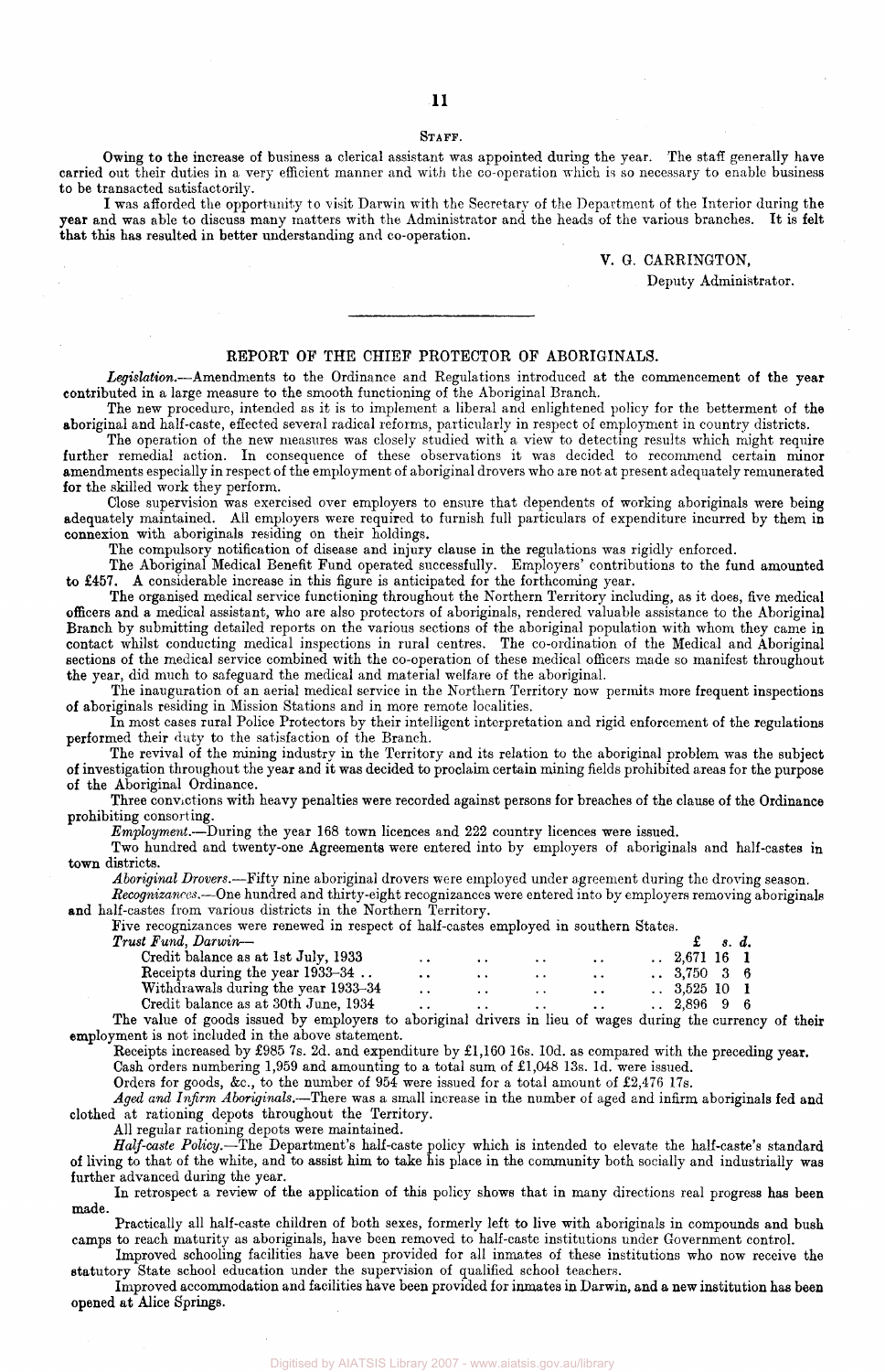The undesirable feature associated with the old practice of farming out children on their attaining fourteen years to any person who would take them has been removed. Great care is now exercised in the selection of employers and stringent conditions of employment are imposed.

The employment conditions of female half-castes have been drastically revised and selection is now made with a view to permitting their employment only by persons prepared to undertake the moral and material welfare of the employee. This action in conjunction with the removal of all unmarried unemployed female half-castes to institutions has caused an abrupt fall in the illegimitate birth rate and in the incidence of disease amongst girls under the care of the Department.

The internal administration of half-caste homes has been entirely reorganized and new procedures and methods of training introduced. In consequence it has been made apparent to observers that a superior type is being evolved amongst the rising generation of half-caste children.

The success achieved by encouraging the marriage of half-castes to whites has curtailed the birth rate of hybrids of coloured alien paternity.

The rapid progress made of late by girls in the sewing and laundry departments of the Darwin Institution and at the Darwin Hospital where four are being trained for the nursing profession, indicates that these girls can readily adapt themselves to and attain proficiency in occupations other than domestic service. It is considered that there is still considerable room for expansion in these departments, which if extended on a proper basis could absorb a larger number of girls.

It was found that male half-caste youths who under the old regime were discharged from Institutions without special training were in most cases living in destitute circumstances and that their numbers considerably increased the ranks of the unemployed unskilled workers in the various town centres throughout the Territory.

In respect of the rising generation of half-castes this difficulty has been overcome by the Half-caste Apprentices Regulations which provide for the training of the boys in the pastoral industry under ideal conditions without expense to the Government.

The half-caste housing scheme, which has provided for married half-castes hygienic and improved accommodation in decent environments, has tended to improve their social status.

*Half-caste Employment.*—The number of half-caste inmates in Government Institutions at 30th June, 1934, was 226, comprising 92 males and 134 females.

Thirty-six female half-castes were employed under special agreements with European employers in town centres. Four girls were employed under agreement to approved employers in country districts. Four half-caste girls are undergoing a course of training for the nursing profession. Seven half-caste girls were employed in the industrial sections in the Half-caste Homes.

The demand for half-caste domestic servants cannot be met by the Institutions and several applications had to be refused.

During the year 25 male half-caste youths were working as apprentices in the pastoral industry. Several highly satisfactory reports on the boys' efficiency and conduct were received from employers.

Considerable difficulty is still being experienced in meeting the demand for apprentices and several applications had in consequence to be deferred.

*Half-caste Housing Scheme.*—Eight houses under this scheme were erected and completed at a cost of £1,199 14s. 5d. All the residences were tenanted by their owners who are paying a small rental which covers interest charges and repayment of the principal advanced to them. All residences were painted by Compound labour. Further improvements including road making, clearing and setting down of footpaths were effected in the locality in which the houses are situated.

An area of park land adjoining the houses has been cleared.

*Marriages.*—Permission was given by the Chief Protector of Aboriginals for the celebration of the marriage of twelve female half-castes, seven with Europeans and five with half-castes.

*Aboriginal Vote, Darwin.*—The gross expenditure was £2,904. Repayments to credit of Expenditure amounted to £1,333. The net expenditure was £1,571.

*Kahlin Compound, Half-caste Home, Clinic.*—The average number of aboriginals and half-castes regularly maintained at the Compound during the year was 157. In addition 53 unemployed lubras and boys and 23 children received rations at various times throughout the year.

Twenty-five aged and infirm aboriginals were issued with rations and clothing and blankets. Lodging was provided for 150 aboriginals working under agreement in Darwin.

A large number of Police witnesses brought to Darwin in connexion with murder trials conducted at the last Supreme Court were provided with board and lodging at the Compound.

The myall element from Arnhem Land and Fitzmaurice districts who were making their first contact with white civilization readily adapted themselves to Institution routine and displayed qualities which served to indicate that they are amenable to disipline.

A noticeable feature was the increase in the number of births of aboriginal children amongst aboriginals residing in or visiting the Compound.

The actual cost of maintenance of the Institution was £991, which amount included the salary of the Matron and Superintendent. An analysis of expenditure follows :-

| Rations, tobacco and expendible stores                                                                                                      |                          |                   |                 | $\sim$               | $\ddot{\phantom{0}}$ | $\ddot{\phantom{a}}$ | 1,108           |       |
|---------------------------------------------------------------------------------------------------------------------------------------------|--------------------------|-------------------|-----------------|----------------------|----------------------|----------------------|-----------------|-------|
| Equipment and maintenance and new buildings                                                                                                 |                          |                   |                 | $\ddot{\phantom{0}}$ | $\ddot{\phantom{0}}$ | $\ddot{\phantom{0}}$ | 146             |       |
| Salaries and wages                                                                                                                          | <b>Contract Contract</b> |                   |                 | $\cdot$              | $\ddot{\phantom{0}}$ | $\ddot{\phantom{0}}$ | 773             |       |
| Establishment charges                                                                                                                       |                          | <b>Contractor</b> | $\cdot$ $\cdot$ | $\cdot$ .            | $\ddot{\phantom{0}}$ | $\ddot{\phantom{0}}$ | 40              |       |
| Materials for clothing and purchase of blankets                                                                                             |                          |                   |                 | $\ddot{\phantom{1}}$ | $\sim$               | $\cdot$ $\cdot$      | 297             |       |
|                                                                                                                                             |                          |                   |                 |                      |                      |                      |                 | 2,364 |
| Less amounts credited on account of sustenance of aboriginals, hire of<br>labour, sale of blankets, firewood and clothing and miscellaneous |                          |                   |                 |                      |                      |                      |                 |       |
| sales                                                                                                                                       |                          |                   |                 |                      |                      |                      | $\cdot$ $\cdot$ | 1,373 |
| Actual cost of Institution                                                                                                                  |                          |                   |                 |                      |                      |                      |                 | 991   |

Digitised by AIATSIS Library 2007 - www.aiatsis.gov.au/library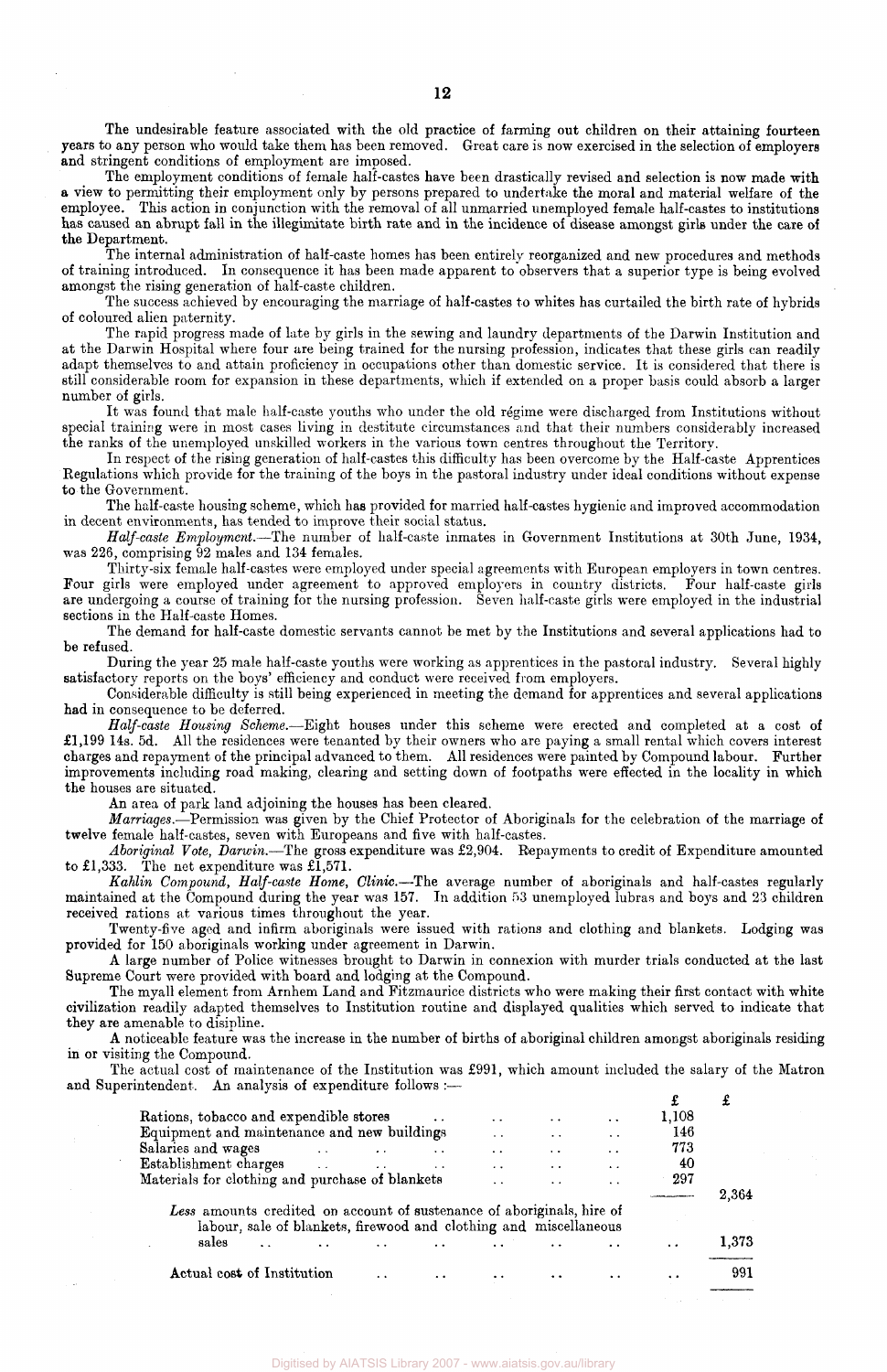*Half-caste Home, Darwin.*—The number of inmates in the Half-caste Home, Darwin at 30th June, 1934, is shown in the sub-joined table—

|                                                                     |                      |                      |                 | Males.    |                      | Females. |
|---------------------------------------------------------------------|----------------------|----------------------|-----------------|-----------|----------------------|----------|
| Half-caste children<br>$\ddot{\phantom{0}}$<br>$\ddot{\phantom{1}}$ | $\cdot$ $\cdot$      | $\ddot{\phantom{0}}$ | $\cdot$ $\cdot$ | 13        | $\cdot$ .            | 55       |
| Adult half-castes<br>$\epsilon$                                     | $\sim$ $\sim$        | $\cdot$ $\cdot$      | $\cdot$ .       | 10        | $\sim$               |          |
| Nurselings living with aboriginal mothers                           | $\ddot{\phantom{1}}$ | $\ddot{\phantom{1}}$ | $\sim$          |           | $\ddot{\phantom{1}}$ |          |
| Half-caste inmates residing with employers                          | $\ddot{\phantom{0}}$ | $\cdot$ $\cdot$      | $\sim$          | $\bullet$ | $\cdot$ $\cdot$      | 13       |
|                                                                     |                      |                      |                 |           |                      |          |
|                                                                     |                      |                      |                 |           | $\ddot{\phantom{1}}$ | 82       |
|                                                                     |                      |                      |                 |           |                      |          |

During the year three half-caste children were transferred to the Half-caste Institution, Alice Springs.

Four unemployed half-caste youths have found permanent employment in Darwin. Three were found employment on pearling luggers. Two half-caste boys were sent to employment in the pastoral industry.

One married female half-caste about whom adverse police reports had been received, was admitted to the Institution.

The conduct and health of the inmates were satisfactory.

Five female half-caste children were admitted as in-patients to the Darwin Hospital. Cases of minor ailments were attended to by half-caste nurses under the supervision of the Matron of the Darwin Hospital.

All children of school age attended school.

Dormitory accommodation in the half-caste children's home was considerably improved. All inmates are provided with beds and bedding which were thoroughly renovated by half-caste girls employed in the clothing section.

A large playground for half-caste children was cleared and fenced, and a small shelter shed erected. It is proposed to erect further shelter sheds and playground requisites in this area.

*Canteen.*—The canteen which provides aboriginals and half-castes with an opportunity of purchasing goods at a reasonable cost was opened at the Institution on 1st May, 1932. During the year trade increased considerably. An extension of the present premises and the employment of a half-caste assistant is being considered. Business transactions to 30th June, 1934, amounted to £856 13s. 7d.

This undertaking showed a small but satisfactory profit.

*Laundry.*—The volume of work in this section increased considerably during the year, many offers of custom had to be refused on account of the shortage of half-caste female labour.

It is proposed in the near future to provide increased and improved facilities for the laundry to enable all half-caste girls to receive training in this sphere of domestic service.

The laundresses employed during the year shared the profits from the enterprise. Earnings amounted to £253 and expenses to £32.

*Clothing Section.*—This section, which employs half-caste labour under the supervision of the Matron, Half-caste Home, manufactures all clothing required for the Half-caste Home, Kahlin Compound, Aged and Infirm Aboriginal Depots, Leprosarium and Gaol. In addition lubras dresses are manufactured for sale in the canteen.

Half-caste girls on leaving school receive training in this section before being sent to employment. The output of this section was increased by 75 per cent, on the figures of the preceding year. The following is a list of the 2,331 articles manufactured during the year :—

| Shirts<br>$\ddot{\phantom{0}}$           | $\ddot{\phantom{1}}$ | $\ddot{\phantom{0}}$ | . .                   | $\ddot{\phantom{0}}$   | $\ddot{\phantom{a}}$   | $\cdot$ $\cdot$                              | $\ddot{\phantom{a}}$   | $\ddot{\phantom{a}}$ | 498 |
|------------------------------------------|----------------------|----------------------|-----------------------|------------------------|------------------------|----------------------------------------------|------------------------|----------------------|-----|
| Trousers<br>$\ddot{\phantom{0}}$         | $\ddot{\phantom{a}}$ | $\sim$ $\sim$        | $\ddot{\phantom{1}}$  | $\ddot{\phantom{a}}$   | $\ddot{\phantom{0}}$   | $\ddot{\phantom{0}}$                         | $\ddot{\phantom{1}}$   | $\ddot{\phantom{0}}$ | 471 |
| Dresses<br>$\ddot{\phantom{0}}$          | $\ddot{\phantom{1}}$ | $\sim$ $\sim$        | $\bullet$ . $\bullet$ | $\sim$                 | $\ddotsc$              | $\sim$ $\sim$                                | $\ddot{\phantom{0}}$   | . .                  | 815 |
| <b>Bloomers</b><br>$\sim$ $\sim$         | $\ddot{\phantom{a}}$ | $\ddot{\phantom{0}}$ | $\ddot{\phantom{a}}$  | $\sim$ $\sim$          | $\ddot{\phantom{1}}$   | $\ddot{\phantom{a}}$                         | $\sim$                 | $\ddot{\phantom{a}}$ | 319 |
| Rompers<br>$\ddot{\phantom{0}}$          | $\ddot{\phantom{0}}$ | $\sim$ $\sim$        | $\ddot{\phantom{1}}$  | $\bullet$ . $\bullet$  | $\ddot{\phantom{1}}$   | $\ddot{\phantom{1}}$                         | $\sim$ $\sim$          | $\ddot{\phantom{a}}$ | 52  |
| Pyjamas<br>$\ddot{\phantom{a}}$          | $\ddot{\phantom{1}}$ | $\sim$               | $\ddot{\phantom{1}}$  | $\ddot{\phantom{1}}$   | $\ddot{\phantom{1}}$   | $\ddot{\phantom{1}}$                         | $\ddot{\phantom{1}}$   | . .                  | 47  |
| Mattress covers                          | $\ddot{\phantom{a}}$ | $\ddot{\phantom{a}}$ | $\ddot{\phantom{a}}$  | $\ddot{\phantom{0}}$   | $\ddot{\phantom{a}}$   | $\ddot{\phantom{1}}$                         | $\ddotsc$              | $\ddot{\phantom{0}}$ | 56  |
| Pillow cases<br>$\ddotsc$                | $\ddot{\phantom{0}}$ | $\ddot{\phantom{0}}$ | $\ddot{\phantom{0}}$  | $\ddot{\phantom{0}}$   | $\ddotsc$              | $\ddot{\phantom{0}}$                         | $\ddot{\phantom{a}}$   | $\ddot{\phantom{0}}$ | 64  |
| Other garments                           | $\ddot{\phantom{1}}$ | $\ddot{\phantom{1}}$ | $\ddot{\phantom{0}}$  | $\ddot{\phantom{0}}$   | $\ddot{\phantom{1}}$   | $\ddot{\phantom{1}}$                         | . .                    | $\ddot{\phantom{a}}$ | 9   |
| Compound Earnings, 1933-34.-             |                      |                      |                       |                        |                        |                                              |                        |                      | £   |
|                                          |                      |                      |                       |                        |                        |                                              |                        |                      |     |
| <b>Firewood sales</b>                    | $\ddot{\phantom{a}}$ | $\cdot$ .            | $\ddot{\phantom{0}}$  | . .                    | $\ddot{\phantom{1}}$   | $\cdot$ .                                    | $\ddot{\phantom{0}}$   | $\ddot{\phantom{1}}$ | 119 |
| Blanket sales                            | $\ddot{\phantom{a}}$ | $\ddot{\phantom{a}}$ | $\ddot{\phantom{0}}$  | $\ddot{\phantom{0}}$   | $\bullet$ . $\bullet$  | $\sim$ $\sim$                                | $\ddot{\phantom{0}}$   | . .                  | 87  |
| Clothing sales                           | $\ddot{\phantom{a}}$ | $\ddot{\phantom{0}}$ | $\ddot{\phantom{0}}$  | $\ddot{\phantom{1}}$   | $\sim$ $\sim$          | $\ddot{\phantom{0}}$                         | $\ddot{\phantom{0}}$   | $\ddot{\phantom{1}}$ | 244 |
| Miscellaneous Sales                      | $\ddot{\phantom{a}}$ | $\ddotsc$            | $\ddot{\phantom{0}}$  | $\sim$ $\sim$          | $\sim$ $\sim$          | $\ddot{\phantom{a}}$                         | $\ddot{\phantom{a}}$ . | $\ddot{\phantom{0}}$ | 63  |
| Hire of labour charges                   |                      | $\ddot{\phantom{0}}$ | $\ddotsc$             | $\ddot{\phantom{a}}$   | $\ddot{\phantom{1}}$ . | $\cdot$ .                                    | $\ddot{\phantom{0}}$   | $\ddot{\phantom{1}}$ | 170 |
| Board and lodging and sustenance charges |                      |                      |                       | $\ddot{\phantom{0}}$   | $\ddot{\phantom{0}}$   | $\ddot{\phantom{0}}$                         | $\ddot{\phantom{a}}$   | $\ddot{\phantom{0}}$ | 690 |
| Laundry receipts                         | $\ddot{\phantom{0}}$ | $\ddotsc$            | $\ddot{\phantom{0}}$  | $\ddot{\phantom{1}}$ . | $\sim$ $\sim$          | $\cdot$ $\cdot$                              | $\cdot$ .              | $\ddotsc$            | 253 |
| Canteen sales                            | $\ddot{\phantom{a}}$ | $\ddotsc$            | $\ddot{\phantom{0}}$  | $\sim$ $\sim$          | $\ddot{\phantom{1}}$   | $\mathbf{v}$ , $\mathbf{v}$ , $\mathbf{v}$ , | $\ddot{\phantom{1}}$   | . .                  | 856 |

The yearly turn-over showed an increase of £1,628 on the figures of the preceding year.

Clothing manufactured for departmental requirements was treated as free issue and is not included in the above statement.

*Transport Section.*—This section is staffed by half-caste male inmates of the Institution. It includes a modern 30 cwt. motor truck, which performs all Administration hauling work in Darwin, including the cartage of firewood from the Department's firewood cutting area to all Government Institutions and Police Officers in Darwin.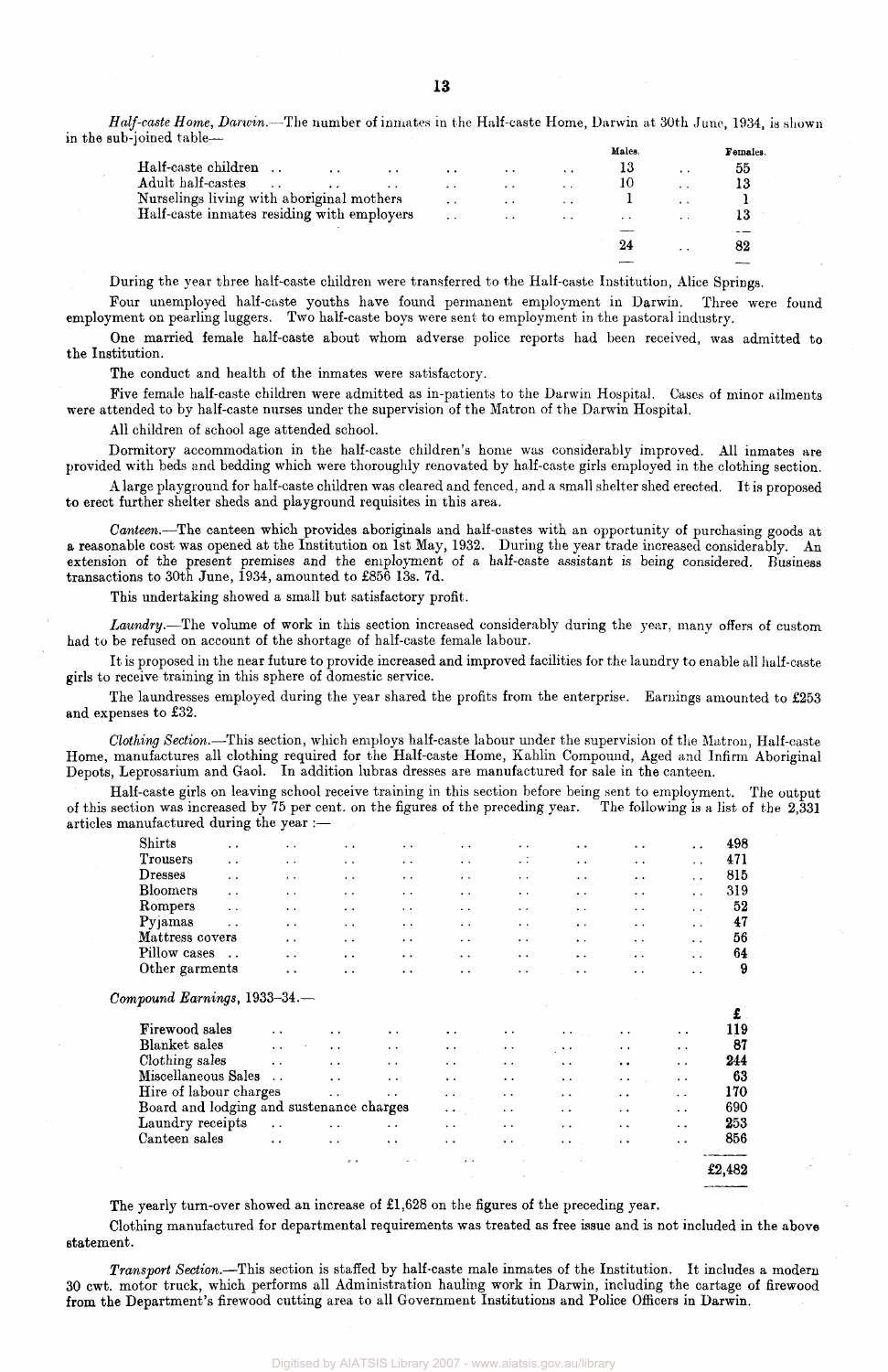The employees of this section also conduct the motor ambulance service. The total mileage covered during the year by motor truck was 7,507 miles.

*Labour Section.*—Unemployed aboriginals residing in the Compound were made available to the Curator of the Botanical Gardens, the Darwin Hospital and Health Inspector for clearing the grounds of institutions, &c.

*Half-caste Institution, Alice Springs.*—The total number of inmates to 30th June, 1934 was 120, comprising 68 males and 52 females.

Some disorganization was experienced through frequent changes of staff, following the dismissal of the Superintendent. Conditions were restored to normal before the close of the year.

During the year the staff was increased by the appointment of a nurse and assistant teacher.

*Clothing Section.*—The number of articles of clothing manufactured by the half-caste female inmates was 817. Following is a list of garments :-

| $\bf D$ resses | $\ddot{\phantom{1}}$ | $\bullet$           | $\cdot$ $\cdot$      | $\cdot$ .           | $\bullet$           | $\ddot{\phantom{1}}$                         | $\cdot$ $\cdot$      | $\cdot$ $\cdot$      | $\ddot{\phantom{1}}$ | 288 |
|----------------|----------------------|---------------------|----------------------|---------------------|---------------------|----------------------------------------------|----------------------|----------------------|----------------------|-----|
| Bloomers       | $\ddot{\phantom{1}}$ | $\bullet$           | $\bullet$            | $\bullet$ $\bullet$ | $\bullet$ $\bullet$ | $\bullet\hspace{0.4mm}\bullet\hspace{0.4mm}$ | $\cdot$ .            | $\cdot$ $\cdot$      |                      | 197 |
| Nightdresses   |                      | $\cdots$            | $\ddot{\phantom{1}}$ | $\bullet$ $\bullet$ | $\bullet$ $\bullet$ | $\sim$ $\sim$                                | $\ddot{\phantom{a}}$ | $\ddot{\phantom{1}}$ | . .                  | 124 |
| Pyjamas        | $\cdots$             | $\bullet$ $\bullet$ | $\sim$ $\sim$        | $\cdot$ $\cdot$     | $\bullet$           | $\bullet$                                    | $\ddot{\phantom{0}}$ | $\ddot{\phantom{1}}$ | . .                  | 143 |
| Others         | $\ddot{\phantom{1}}$ | $\cdot$ .           | $\cdot$              | $\cdot \cdot$       | $\cdots$            | $\cdots$                                     | $\cdot$ .            | $\cdots$             | $\bullet$            | 65  |

*Employment.*—Thirteen girls were employed for varying periods during the year, under agreement as domestics, whilst three were employed on the staff at the Institution.

One half-caste boy was apprenticed at Alice Springs and two half-caste boys under sixteen years were signed on under special agreements.

*Health.*—The health of the inmates was remarkably good, no deaths occurred and there were no cases of serious illness or accident. There were several mild epidemics of influenza and coryza. All the children have now been immunized against diphtheria. An outstanding feature as regards the children is the remarkable infrequency of any dental trouble.

*Aboriginal Affairs, Alice Springs.*—Forty-two town licences and 68 country licences were issued during the year. Thirty-six agreements were made on behalf of aboriginals working in the town district.

*Rationing.*—The approximate number of aboriginals rationed at the various depots south of the 20th parallel

Alice Springs, 70.

was :—

Rural Depots, 110.

The number of aboriginals rationed at Alice Springs has been considerably reduced. It was considered that many of these aboriginals hailed from districts where there was an abundance of native food, and in accordance with the policy of trying to keep the natives in their own areas as much as possible, a large number were persuaded to return to their country. Every effort was made to keep outside aboriginals, particularly those from the western reserves, from migrating to the town district.

The whole rationing system was reorganized by the Deputy-Chief Protector, Dr. F. B. McCann, resulting in more economical management and improved distribution.

An aboriginal medical clinic was completed in March, 1934. Many improvements to the building have been effected. It is anticipated that considerable use will be made of it in the future.

*Offences.*—Consideration is still being given to providing special courts of law for aboriginals in the Northern Territory. All aboriginals appearing before the court on capital charges were provided with Counsel by the Aboriginal Branch. Details of proceedings taken against aboriginals during the year are set out in the following table :—

#### *Convictions of Aboriginals, year ended 30th June,* 1934.

|                                            |                      |                      |                      |                      |                      | Offence. |                      | Committed<br>for trial. |
|--------------------------------------------|----------------------|----------------------|----------------------|----------------------|----------------------|----------|----------------------|-------------------------|
| Assault<br>. .                             | $\ddot{\phantom{0}}$ | $\cdot$              | $\ddot{\phantom{a}}$ | $\ddot{\phantom{a}}$ | $\bullet$            | 3        |                      |                         |
| Drunkenness<br>$\ddot{\phantom{0}}$        | $\ddot{\phantom{a}}$ | $\cdot$              | $\ddot{\phantom{0}}$ | $\cdot$ $\cdot$      | $\ddot{\phantom{1}}$ | 8        |                      |                         |
| Fighting and riotous behaviour             |                      | $\ddot{\phantom{a}}$ | $\ddot{\phantom{1}}$ | $\ddot{\phantom{0}}$ | $\ddot{\bullet}$     | 11       |                      |                         |
| Escaping from gaol                         | $\ddot{\phantom{1}}$ | $\cdot$ .            | $\ddot{\phantom{a}}$ | . .                  | $\ddot{\phantom{0}}$ | 3        |                      |                         |
| Murder<br>$\ddot{\phantom{a}}$             | $\ddot{\phantom{1}}$ | $\cdot$ $\cdot$      | $\cdot$ .            | $\ddot{\phantom{1}}$ | $\ddot{\phantom{1}}$ | 22       | $\ddot{\phantom{1}}$ | 22                      |
| Prohibited area                            | $\cdot$ $\cdot$      | $\ddot{\phantom{1}}$ | $\ddot{\phantom{1}}$ | $\cdots$             | $\cdot$ .            | 60       |                      |                         |
| Possession of liquor                       | $\ddot{\phantom{0}}$ | $\ddot{\phantom{0}}$ | $\bullet$ $\bullet$  | $\ddot{\phantom{0}}$ | $\cdot$ $\cdot$      | 16       |                      |                         |
| Resisting the police                       | $\ddot{\phantom{a}}$ | $\ddot{\phantom{0}}$ | $\ddot{\phantom{0}}$ | $\ddot{\phantom{1}}$ | $\ddot{\phantom{0}}$ | 2        |                      |                         |
| Unlawfully in dwelling                     | $\ddot{\phantom{0}}$ | $\sim$               | $\cdot$ $\cdot$      | $\ddot{\phantom{0}}$ | $\ddot{\phantom{a}}$ | 4        |                      |                         |
| Unlawful possession                        | $\ddot{\phantom{a}}$ | $\ddot{\phantom{a}}$ | $\ddot{\phantom{a}}$ | $\cdot$ .            | . .                  | 21       |                      |                         |
| Unlawful carrying of firearms              |                      | $\ddot{\phantom{a}}$ | $\bullet$            | $\ddot{\phantom{a}}$ | $\bullet$            | 19       |                      |                         |
| Wounding with intent to evade apprehension |                      |                      |                      | $\cdot$ $\cdot$      | $\ddot{\phantom{a}}$ |          | $\cdot$ .            |                         |
| Indecent language                          | $\ddot{\phantom{a}}$ |                      | $\bullet$ $\bullet$  | . .                  | $\ddot{\phantom{a}}$ |          |                      |                         |
|                                            |                      |                      |                      |                      |                      |          |                      |                         |
|                                            |                      |                      |                      |                      |                      | 171      | $\bullet$            | 23                      |

*Ill-treatment of Aboriginals.*—No complaints respecting the ill-treatment of aboriginals were made to the Department during the year.

14